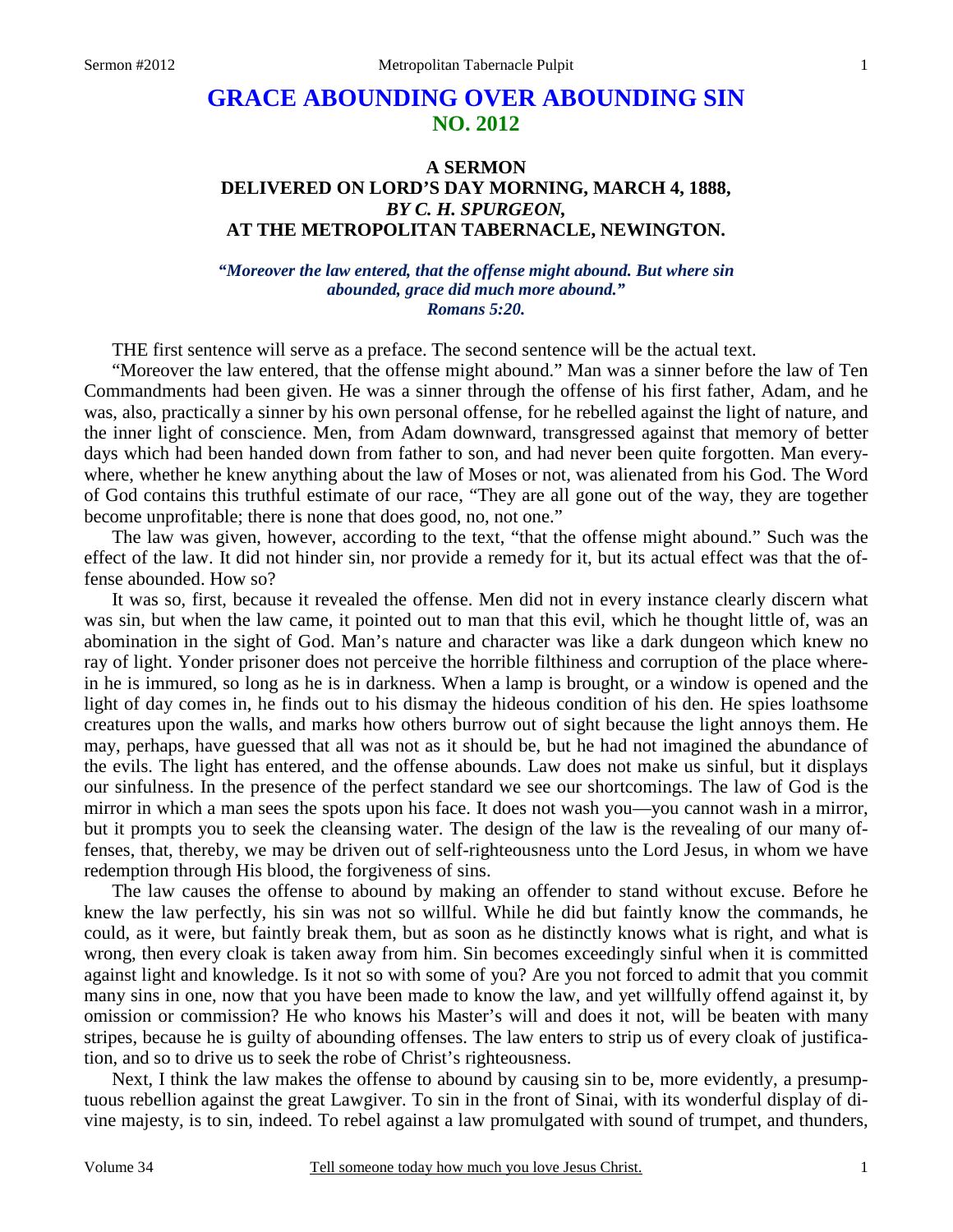and pomp of God, is to sin with a high hand and a defiant heart. When you have heard the Ten Commands, when you know the law of the kingdom, when your Maker's will is plainly set before you, then to transgress is to transgress with an insolence of pride which will admit of no excuse.

Once more; the entrance of the law makes the offense to abound in this sense, that, the rebellious will of man rises up in opposition to it. Because God commands, man refuses, and because He forbids, man desires. There are some men who might not have sinned in a particular direction if the commandment had not forbidden it. The light of the law, instead of being a warning to them to avoid evil, seems to point out to them the way in which they can most offend. Oh, how deep is the depravity of human nature! The law itself provokes it to rebel. Men long to enter, because trespassers are warned to keep away. Their minds are so at enmity against God that they delight in that which is forbidden, not so much because they find any particular pleasure in the thing itself, but because it shows their independence and their freedom from the restraints of God. This vicious self-will is in all of us by nature, for the carnal mind is enmity against God, and therefore the law, though in itself holy and just and good, provokes us to do evil. We are like lime, and the law is as cold water, which is in itself of a cooling nature; yet, no sooner does the water of the law get at the lime of our nature, than a heat of sin is generated; thus, "the law entered, that the offense might abound."

Why, then, did God send the law? Is it not an evil thing that the offense should abound? In itself it may seem so to be, but God deals with us as physicians sometimes deal with their patients. A disease, which will be fatal if it spends itself within the patient, must be brought to the surface; the physician therefore prescribes a medicine which displays the evil. The evil was all within, but it did not abound as to its visible effects, it is needful that it should do so, that it may be cured. The law is the medicine which throws out the depravity of man, makes him see it in his actions, and even provokes him to display it. The evil is in man, like rabbits in yonder brushwood; the law sets a light to the cover, and the hidden creatures are seen. The law stirs the mud at the bottom of the pool, and proves how foul the waters are. The law compels the man to see that sin dwells in him, and that it is a powerful tyrant over his nature. All this is with a view to his cure. God be thanked when the law so works as to take off the sinner from all confidence in himself! To make the leper confess that he is incurable is going a great way towards compelling him to go to that Divine Savior, who alone is able to heal him. This is the object and end of the law towards men whom God will save.

Consider for a moment. You may take it as an axiom, a thing self-evident, that there can be no grace where there is no guilt; there can be no mercy where there is no sin. There can be justice, there can be benevolence, but there cannot be mercy unless there is criminality. If you are not a sinner God cannot have mercy upon you. If you have never sinned God cannot display pardoning grace towards you, for there is nothing to pardon. It is a misuse of words to talk of forgiving a man who has done no wrong, or to speak of bestowing undeserved favor upon a person who deserves reward. It would be an insult to innocence to offer it mercy. You must, therefore, have sin or you cannot have grace—that is clear.

Next, consider that there will be no seeking after grace where there is no sense of sin. We may preach till we are hoarse, but you good people who have never broken the law, and are not guilty of anything wrong, will never care for our message of mercy. You are such kind people that, out of compliment to religion, you say, "Yes, we are sinners. We are all sinners." But you know in your heart of hearts you do not mean it. You will never ask for grace, for you have no sense of shame or guilt. None of you will seek mercy, till first you have pleaded guilty to the indictment which the law of God presents against you. Oh, that you felt your sins! Oh, that you knew your need of forgiveness! For then you would see yourselves to be in such a condition that only the free, rich, sovereign grace of God can save you.

Furthermore, I am sure that there will be no reception and acceptance of grace by any man, till there is a full confession of sin and a burdensome sense of its weight. Why should you receive grace when you do not want it? What is the use of it to you? Why should you bow your knee to God, and receive, as the free gift of His charity, that which you feel you deserve? Have you not already earned eternal life? Are you not as good as other people? Have you not some considerable claim upon God? Do I startle you with these plain questions? Have I not heard you say much the same? The other day when we preached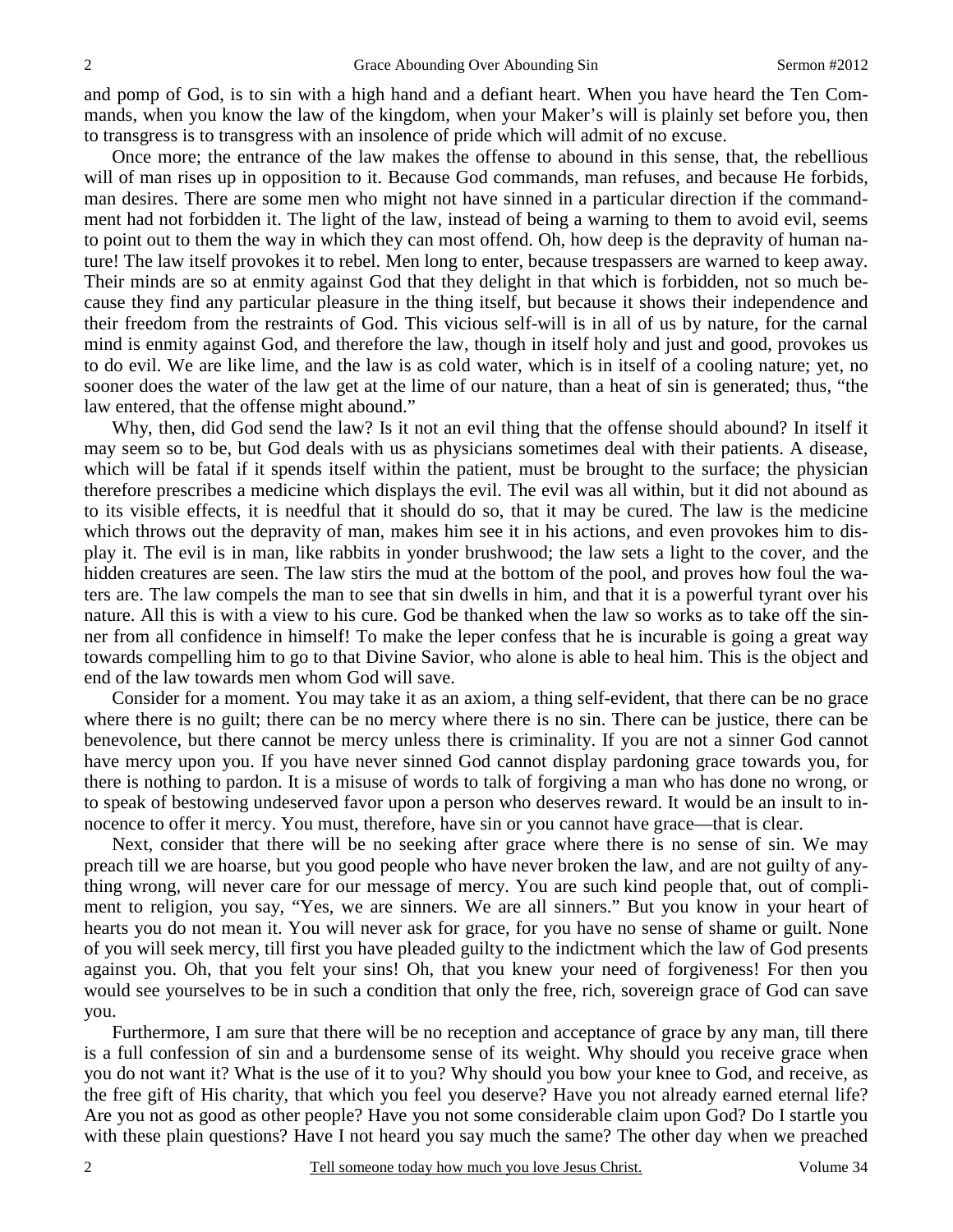the electing love of God, you grumbled and muttered that God was unjust to choose one rather than another. What did this mean? Did it not mean that you felt you had some claim upon God? O sir, if this is your spirit, I must deal plainly with you! If you have any claim upon your Maker, plead it, and be sure that He will not deny you your just rights. But I would advise you to change your method of dealing with your judge; you will never prevail in this fashion. In truth, you have no claim upon Him, but must appeal to His pure mercy. You are not in a position for Him to display free grace to you till your mouth is shut, and you sit down in dust and ashes, silently owning that you deserve nothing at His hands but infinite displeasure. Confess that whatever He gives you, that is good and gracious must be given freely to one who deserves nothing. Hell gapes at your feet; cease from pride and humbly sue out a pardon.

You see, then, the use of the law; it is to bring you where grace can be fitly shown you. It shuts you up that you may cry to Jesus to set you free. It is a storm which wrecks your hopes of self-salvation, and washes you upon the Rock of Ages. The condemning sentence of the law is meant to prepare you for the absolution of the gospel. If you condemn yourself and plead guilty before God, the royal pardon can then be extended towards you. The self-condemned shall be forgiven through the precious blood of Jesus, and the sovereign grace of God. Oh, my hearer, you must sit down there in the dust, or else God will not look at you! You must yield yourself to Him, owning His justice, honoring His law; this is the first condition of His mercy, and to this His grace brings all who feel its power. The Lord will have you bow before Him in self-abhorrence, and confess His right to punish you. Remember, "He will have mercy on whom He will have mercy, and He will have compassion on whom He will have compassion," and He will have you know this, and agree to it. His grace must reign triumphantly, and you must kiss its silver scepter.

Thus has the first sentence served us for a preface; God bless it to us!

**I.** The doctrine of the text itself is this, that "where sin abounded, grace did much more abound," and I shall try to bring out that truth, first, by saying that THIS IS SEEN IN THE WHOLE WORK OF GRACE, from beginning to end.

I would direct your attention to the context. The safest way to preach upon a text is to follow out the idea which the inspired writer was endeavoring to convey. Paul has, in this place, been speaking of the abounding result for evil of one sin in the case of Adam, the federal head of the race. That one sin of Adam's abounded terribly. Look at the multitudinous generations of our race which have gone down to death. Who slew all these? Sin is the wolf which has devoured the flocks of men. Sin has poisoned the streams of manhood at their fountainhead and everywhere they run with poisoned waters. Concerning this, Paul says, "Where sin abounded, grace did much more abound."

First, then, *sin abounded in its effect upon the whole human race;* one sin overthrew all humanity; one fatal fault, the breach of a plain and easy law, made sinners of us all. "By one man's disobedience many were made sinners." Simple as was the command which Adam broke, it involved obedience or disobedience to the sovereignty of God. All the trees of the garden were generously given to happy Adam in Paradise, "Of every tree of the garden you may freely eat." There was but one tree reserved for God by the prohibition, "You shall not eat of it: for in the day that you eat thereof you shall surely die." Adam had no need to touch that fruit; there were all the other trees for him. Nothing was denied him which was really for his good; he was only forbidden that which would ruin him. We all look back to that Paradisiacal state and wish we could have been put in some such a position as he, yet he dared to trespass on God's reserves, and thus to set himself up above his Maker. He judged it wise to do what God forbade; he ran the risk of death in the foolish hope of rising into a still higher state.

See the consequences of that sin on all sides; the world is full of them. Yet, says Paul, "Where sin abounded, grace did much more abound," and he gives us this as a proof of it, "And not as it was by one that sinned, so is the gift: for the judgment was by one to condemnation, but the free gift is of many offenses unto justification" (Rom. 5:16). The Lord Jesus came into the world, not alone to put away Adam's sin, but all the sins which have followed upon it. The second Adam has repaired the desperate ruin of the first, and much more. By His death upon the cross, our Divine Substitute has put away those myriads of sins, which have been committed by men since the first offense in Eden. Think of this! Take the whole aggregate of believers, and let each one disburden his conscience of its load of sin. What a moun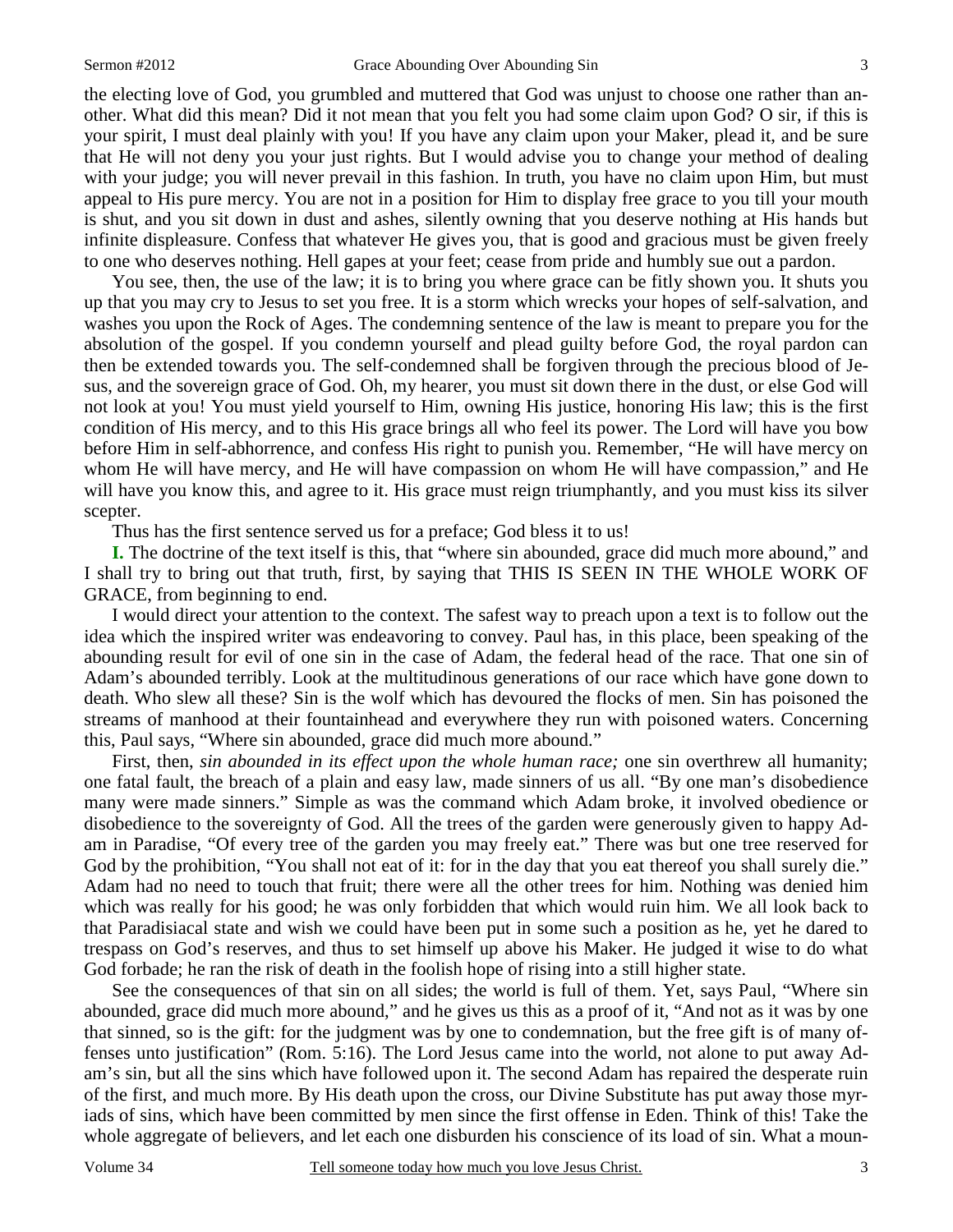tain! Pile it up! Pile it up! It rises huge as high Olympus! Age after age believers come and lay their enormous loads in this place. "The Lord has made to meet on Him the iniquities of us all." What Alps! What Himalayas of sin! If there were only mine and yours, my brother, what mountains of division would our sins make! But the great Christ, the free gift of God to us, when He bare our sins in His own body on the tree, took all those countless sins away. "Behold the Lamb of God, which takes away the sin of the world"! Here is infinite grace to pardon immeasurable sin! Truly the "one man's offense" abounded horribly, but the "one man's obedience," the obedience of the Son of God, has superabounded. As the arch of heaven far exceeds in its span the whole round globe of the earth, so does grace much more abound over human sin.

Follow me further, when I notice, secondly, that *sin abounded in its ruinous effects*. It utterly destroyed humanity. In the third chapter of Romans you see how, in every part of his nature, man is depraved by sin. Think of the havoc which the tyrant, sin, has made of our natural estate and heritage. Eden is withered—its very site is forgotten. Our restfulness among the trees of the field, freely yielding their fruit, is gone and God has said, "In the sweat of your face shall you eat bread." The field we till has lost its spontaneous yield of corn, "Thorns also and thistles shall it bring forth to you." Our life has lost its glory and immortality, for "Dust you are and unto dust shall you return." Every woman in her pangs of travail, every man in his weariness of labor, and all of us together in the griefs of death, see what sin has done for us as to our mortal bodies. Alas, it has gone deeper; it has ruined our souls. Sin has unmanned man. The crown and glory of his manhood it has thrown to the ground. All our faculties are out of gear, all our tendencies are perverted. Beloved, let us rejoice that the Lord Jesus Christ has come to redeem us from the curse of sin, and He will undo the evil of evil. Even this poor world He will deliver from the bondage of corruption, and He will create new heavens and a new earth, wherein dwells righteousness. The groans and painful travail of the whole creation shall result in a full deliverance, through the grace of our Lord Jesus Christ, and somewhat more. As for ourselves, we are lifted up to a position far higher than that which we should have occupied had the race continued in its innocence. The Lord Jesus Christ found us in a horrible pit and in the miry clay, and He not only lifted us up out of it, but He set our feet upon a rock, and established our goings. Raised from hell, we are lifted not to the bowers of Eden, but to the throne of God. Redeemed human nature has greater capacities than unfallen human nature. To Adam the Lord did not say, "You are a son of God, joint-heir with the Only-Begotten," but He has said that to each believer redeemed by the precious blood of Jesus. Beloved, such a thing as fellowship with Christ in His sufferings could not have been known to Adam in Paradise. He could not have known what it is to be dead, and to have his life hid with Christ in God. Blessed be His name, our Lord Jesus Christ can say, "I restored that which I took not away"! He restored more than ever was taken away from us, for He has made us to be partakers of the divine nature, and in His own person He has placed us at God's right hand in the heavenly places. Inasmuch as the dominion of the Lord Jesus is more glorious than that of unfallen Adam, manhood is now more great and glorious than before the Fall. Grace has so much more abounded, that in Jesus we have gained more than in Adam we lost. Our Paradise Regained is far more glorious than our Paradise Lost.

Again, *sin abounded to the dishonor of God*. I was trying the other day to put myself into the position of Satan at the gates of Eden, that I might understand his diabolical policy. He had become the archenemy of God, and when he saw this newly-made world, and perceived two perfectly pure and happy creatures placed in it, he looked on with envy, and plotted mischief. He heard the Creator say, "In the day that you eat thereof you shall surely die," and he hoped here to find an opportunity for an assault upon God. If he could induce those new-made creatures to eat of the forbidden fruit, he would place their Maker upon the horns of a dilemma; either He must destroy the creatures which He had made, or else He must be untrue. The Lord had said, "You shall surely die," and He must thus undo His own work, and destroy a creature which He had made in His own image, after His own likeness. Satan, probably, perceived that man was an extraordinary being, with a wonderful mystery of glory hanging about his destiny, and if he could make him sin, he would cause God to destroy him, and so far defeat the eternal purpose. On the other hand, if the Lord did not execute the sentence, then He would not be truthful, and throughout all His great universe it would be reported that the Lord's word had been broken. Either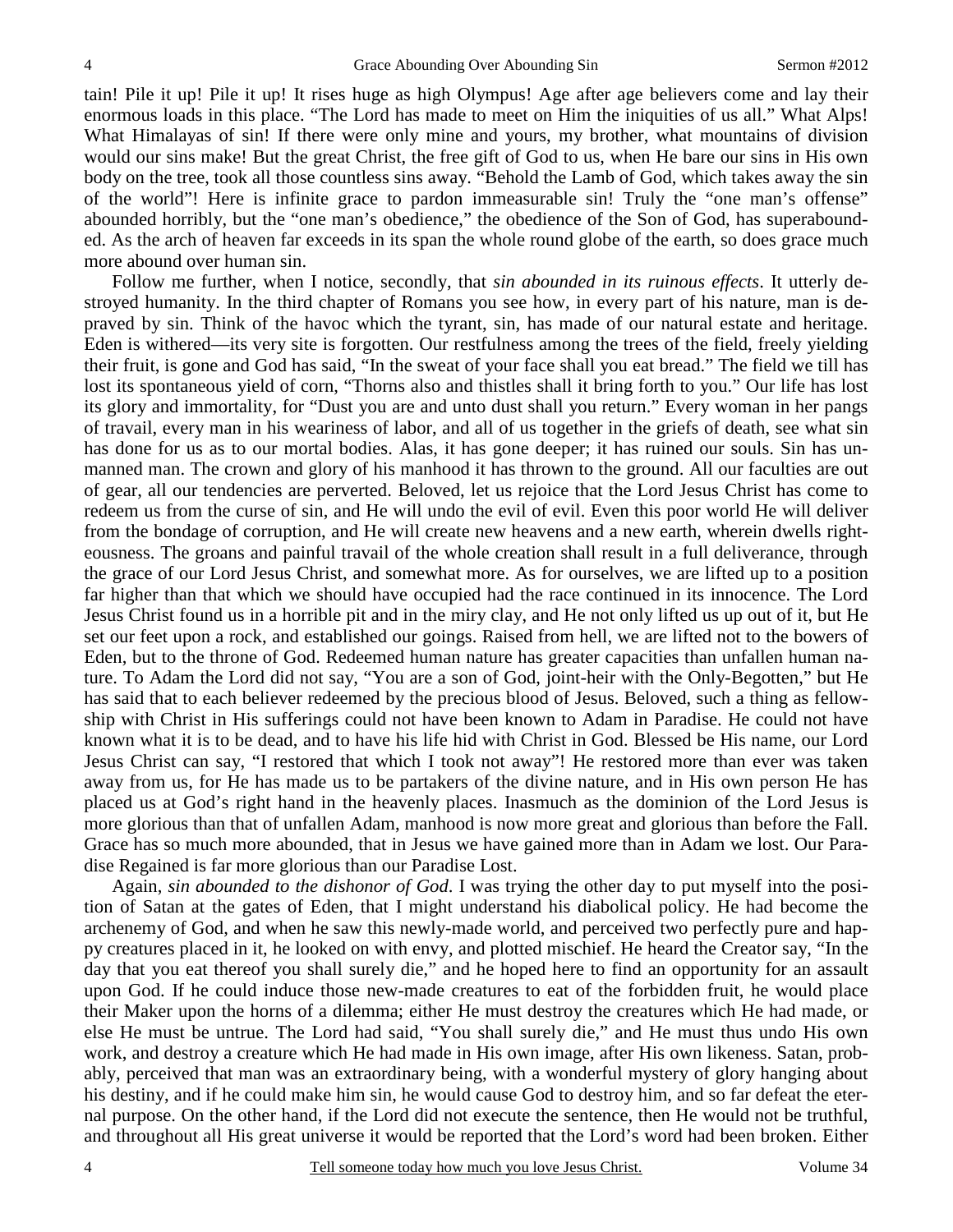He had changed His mind, or He had spoken in jest, or He had been proven to have threatened too severe a penalty. In either case, the evil spirit hoped to triumph. It was a deep, far-reaching scheme to dim the splendor of the King of kings.

Beloved, did it not seem as if sin had abounded beyond measure, when first the woman and then the man had been deceived, and had done despite to God? Behold how grace, through our Lord Jesus Christ, did much more abound! God is more honored in the redemption of man than if there had never been a Fall. The Lord has displayed the majesty of His justice, and the glory of His grace, in the great sacrifice of His dear Son, in such a manner that angels, and principalities, and powers will wonder throughout all ages. More of God is to be seen in the great work of redeeming love than could have been reflected in the creation of myriads of worlds, had each one of them been replete with marvels of divine skill, and goodness and power. In Jesus crucified Jehovah is glorified as never before. Where sin abounded to the apparent dishonor of God, grace does much more abound to the infinite glory of His ever-blessed name.

Again, *sin abounded by degrading human character*. What a wretched being man is, as a sinner against God! Unchecked by law, and allowed to do as he pleases, what will not man become? See how Paul describes men in these progressive times—in these enlightened centuries, "This know also, that in the last days perilous times shall come. For men shall be lovers of their own selves, covetous, boasters, proud, blasphemers, disobedient to parents, unthankful, unholy, without natural affection, trucebreakers, false accusers, incontinent, fierce, despisers of those that are good, traitors, heady, high-minded, lovers of pleasures more than lovers of God; having a form of godliness, but denying the power thereof." Human nature was not at all slandered by Whitefield when he said that, "left to himself, man is half beast and half devil." I do not mean merely men in savage countries, I am thinking of men in London. Only the other day a certain newspaper gave us plenty of proof of the sin of this city; I will say no more could brutes or demons be worse? Read human history, Assyrian, Roman, Greek, Spanish, English, and if you are a lover of holiness, you will be sick of man. Has any other creature, except the fallen angels, ever become so cruel, so mean, so false? Behold what villains, what tyrants, what monsters sin has made!

But now look on the other side, and see what the grace of God has done. Under the molding hand of the Holy Spirit a gracious man becomes the noblest work of God. Man, born again and rescued from the Fall, is now capable of virtues, to which he never could have reached before he sinned. An unfallen being could not hate sin with the intensity of abhorrence which is found in the renewed heart. We now know by personal experience the horror of sin, and there is now within us an instinctive shuddering at it. An unfallen being could not exhibit patience, for it could not suffer, and patience has its perfect work to do. When I have read the stories of the martyrs in the first ages of the Christian church, and during the Marian persecution in England, I have adored the Lord, who could enable poor feeble men and women thus to prove their love to their God and Savior. What great things they suffered out of love to God, and how grandly did they thus honor Him! O God, what a noble being Your grace has made man to be! I have felt great reverence for sanctified humanity, when I have seen how men could sing God's praises in the fires. What noble deeds men have been capable of, when the love of God has been shed abroad in their hearts! I do not think angels, or archangels, have ever been able to exhibit so admirable an allround character as the grace of God has worked in once-fallen men whom He has, by His grace, inspired with the divine life. In human character, "where sin abounded, grace did much more abound." I believe God looks out of heaven today, and sees in many of His poor, hidden people such beauties of virtue, such charms of holiness, that He Himself is delighted with them. "The Lord takes pleasure in them that fear Him." These are such true jewels that the Lord has a high estimate of them, and sets them apart for Himself, "They shall be Mine, says the Lord of hosts, in that day when I make up My jewels."

Again, dear friends, *sin abounded to the causing of great sorrow*. It brought with it a long train of woes. The children of sin are many and each one causes lamentation. We cannot attempt to fathom the dark abysses of sorrow which have opened in this world since the advent of sin. Is it not a place of tears—yes, a field of blood? Yet by a wonderful alchemy, through the existence of sin, grace has produced a new joy, yes, more than one new joy. The calm, deep joy of repentance must have been unknown to perfect innocence. This right orient pearl is not found in the rivers of Eden. Yes and that joy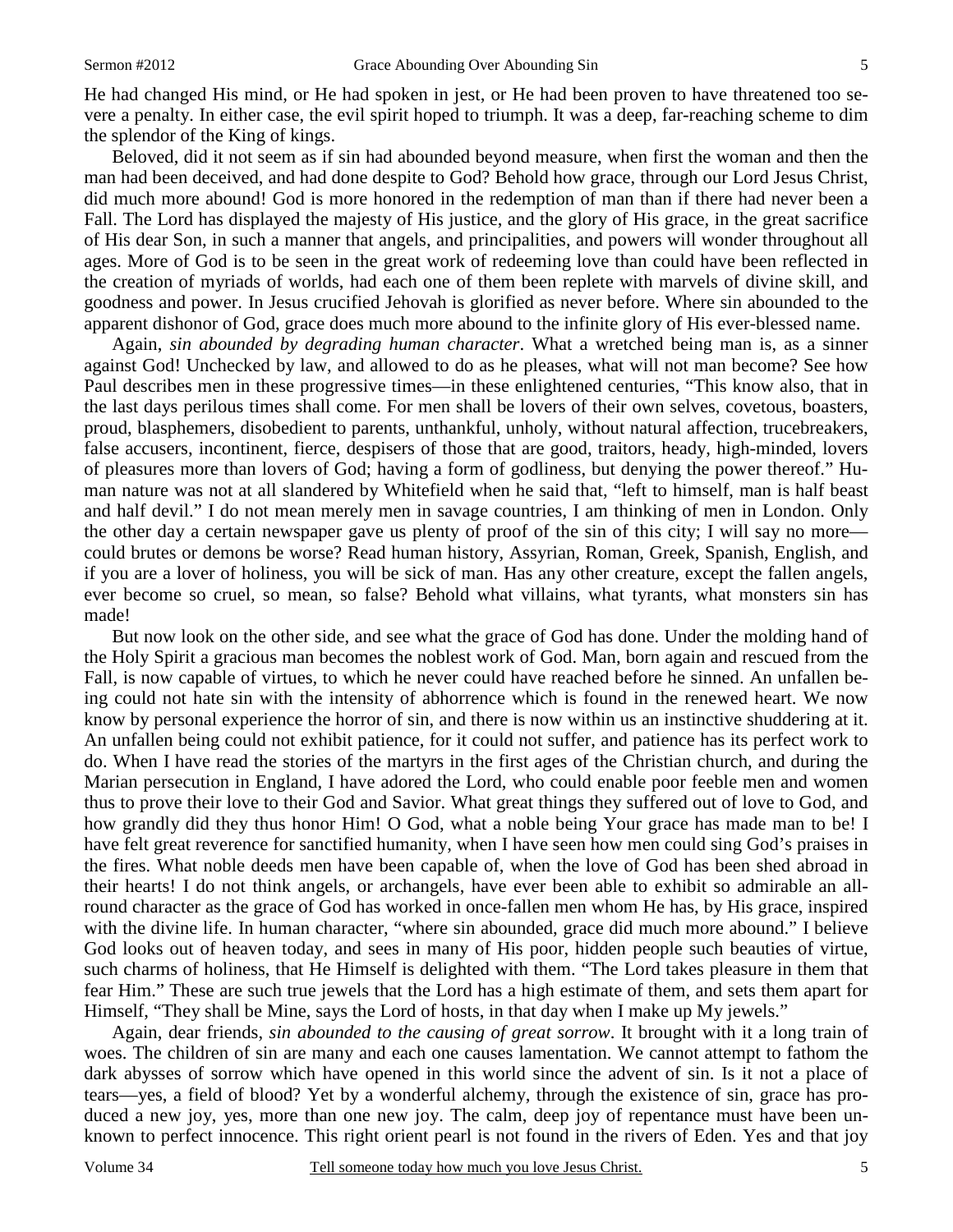which is in heaven in the presence of the angels of God over sinners that repent is a new thing, whose birth is since the Fall. God Himself knows a joy which He could not have known had there been no sin. Behold, with tearful wonder, the great Father as He receives His returning prodigal, and cries to all about Him, "Let us eat, and be merry, for this My son was dead, and is alive again; he was lost, and is found." O brethren, how could almighty love have been victorious in grace had there been no sin to battle with? Heaven is the more heaven for us, since there we shall sing of robes washed white in the blood of the Lamb. God has greater joy in man, and man has greater joy in God, because grace abounded over sin. We are getting into deep waters now! How true our text is!

Once more, *sin abounded to hinder the reign of Christ*. I believe that Satan's design in leading men into sin at first was to prevent the supremacy of the Lord Jesus Christ as man and God in one person. I do not lay it down as a doctrine, specifically taught in Scripture, but still it seems to me a probable truth, of God that Satan foresaw that the gap which was made in heaven by the fall of the angels was to be filled up by human beings, whom God would place near His throne. Satan thought that he saw before him the beings who would take the places of the fallen spirits, and he envied them. He knew that they were made in the image of the Only-Begotten, the Christ of God, and he hated Him because he saw united in His person God whom he abhorred, and man whom he envied. Satan shot at the second Adam through the breast of the first Adam. He meant to overthrow the Coming One, but, fool that he was, the Lord Jesus Christ, by the grace of God, is now exalted higher than ever we could conceive Him to have been, had there been no sin to bear, no redemption to work out. Jesus, wounded and slain, has about Him higher splendor than before. O King of kings and Lord of lords, Man of Sorrows, we sing hallelujahs unto You! All our hearts beat true to You! We love You beyond all else! You are He whom we will praise forever and ever! Jesus sits on no precarious throne in the empire of love. We would each one maintain His right with the last pulse of our hearts. King of kings and Lord of lords! Hallelujah, Where sin abounded, grace has much more abounded to the glory of the only-begotten Son of God.

**II.** I find time always flies fastest when our subject is most precious. I have a second head, which deserves a lengthy consideration, but we must be content with mere hints. This great fact, that where sin abounded, grace did much more abound, crops up everywhere. THIS IS TO BE SEEN IN SPECIAL CASES.

The first special case is *the introduction of the law*. When the law of Ten Commands was given, through man's sin, it ministered to the abounding of the offense, but it also ministered to the abounding of grace. It is true there were ten commands, but there was more than tenfold grace. With the law there came forward a High Priest. The world had never seen a High Priest before, arrayed in jeweled breastplate, and garments of glory and beauty. There was the law, but at the same time there was the holy place of the Tabernacle of the Most High with its altar, its laver, its candlestick, and its table of shewbread. There was, also, the secret shrine where the majesty of God dwelt. God had, by those symbols and types, come to dwell among men. It is true, sin abounded through the law, but, then, sacrifices for sin also abounded. Up to then there had been no morning and evening lambs; there had been no day of atonement; no sprinkling of blood; no benediction from the Lord's High Priest. For every sin that the law revealed, a sacrifice was provided. Sins of ignorance, sins of their holy things, sins of all sorts were met by special sacrifices; so that the sins uncovered to the conscience, were also covered by the sacrifice.

*The story of Israel* is another case in point. How often the nation rebelled, but how often did mercy rejoice over judgment! Truly the history of the chosen people shows how sin abounded, and grace did much more abound.

Run your eye down history and pause at *the crucifixion of our Lord Jesus*. This is the highest peak of the mountains of sin. They crucified the Lord of glory. Here sin abounded. But do I need to tell you that grace did here much more abound? You can look at the death of Christ till Pilate vanishes, and Caiaphas fades away, and all the clamor of the priests and Jews is hushed, and you see nothing and hear nothing but free grace and dying love.

There followed upon the crucifixion of our Lord, *the casting away of the Jewish people for a while*. Sin abounded when the Lord thus came to His own and His own received Him not. Yes, but the casting

6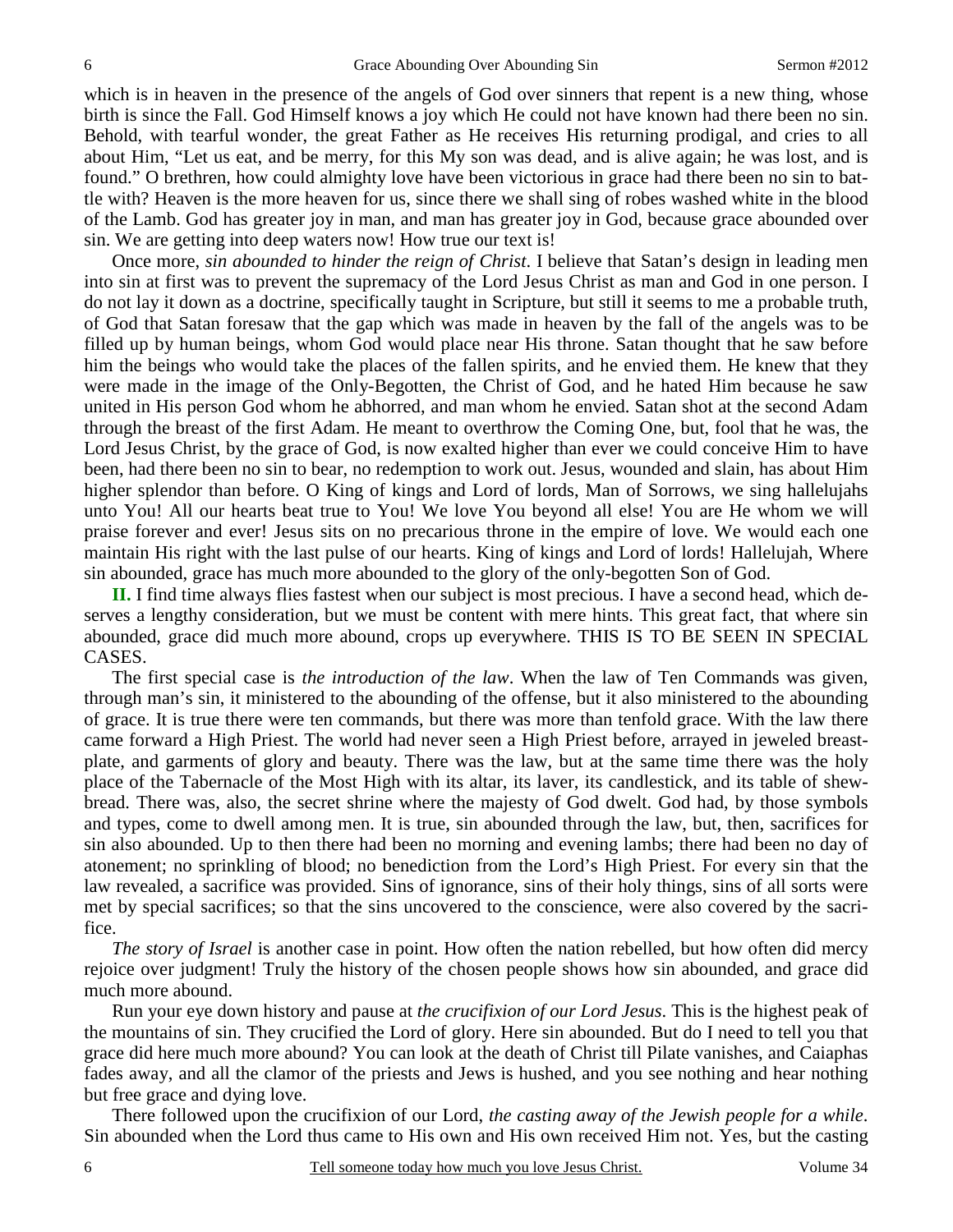away of them was the saving of the nations. "We turn to the Gentiles," said the apostle, and that was a blessed turning for you and for me. Was it not? They that were bidden to the feast were not worthy, and the Master of the house, being angry, invited other guests. Mark, "being angry"! What did He do when He was angry? Why, He did the most gracious thing of all; He said, "Go you out into the highways and hedges, and as many as you shall find bid to the supper." Sin abounded, for Israel would not enter the feast of love, but grace did much more abound, for the heathen entered the kingdom.

*The heathen world at that time* was sunk in the blackest darkness, and sin abounded. You have only to study ancient history and you will fetch a heavy sigh to think that men could be so vile. A poor and unlettered people were chosen of God to receive the gospel of Jesus, and they went about telling of an atoning Savior, in their own simple way, until the Roman Empire was entirely changed. Light and peace and truth came into the world, and drove away slavery and tyranny and bestial lust. Where sin abounded, grace did much more abound. What wonderful characters were produced in the terrible reign of Diocletian! What consecration to God was seen in the confessors! What fearlessness in common Christians! What invincible loyalty to Christ in the martyrs! Out of barbarians the Lord made saints and the degraded rose to holiness sublime.

If I were to ask you, now, to give the best illustrations of grace abounding in individuals, I think your impulse would be to choose *men in whom sin once abounded*. What characters do we preach of most, when we would magnify the grace of God? We talk of David, and Manasseh, and swearing Peter, and the dying thief, and Saul of Tarsus, and the woman that was a sinner. If we want to show where grace abounded, we naturally turn our eyes to the place where sin abounded. Is it not so? Therefore, I need not give you any more cases—it is proven that where sin abounded, grace did much more abound.

**III.** Lastly, and this is what I want to hold you to, dear friends, at this time; THIS HOLDS TRUE TO EACH ONE OF US.

Let me take the case of the *open sinner*. What have you been? Have you grossly sinned? Have you defiled your body with unhallowed passions? Have you been dishonest to your fellow men? Does some scarlet sin stain your conscience, even as you sit in the pew? Have you grown hardened in sin by long perseverance in it? Are you conscious that you have frequently, willfully, and resolutely sinned? Are you getting old, and have you been soaking these seventy years in the crimson dye of sin till you are saturated through and through with its color? Have you even been an implacable opponent of the gospel? Have you persecuted the saints of God? Have you tried by argument to batter down the gospel, or by ridicule to put it to reproach? Then hear this text, "Where sin abounded, grace did much more abound," and as it was in the beginning, it is now and ever shall be, till this world shall end. The grace of God, if you believe in the Lord Jesus Christ, will triumph over the greatness of your wickedness. "All manner of sin and blasphemy shall be forgiven unto men." Throw down your weapons of rebellion, surrender at discretion, kiss the pierced hand of Jesus which is now held out to you, and this very moment you shall be forgiven, and you shall go your way a pardoned man, to begin a new life, and to bear witness that "where sin abounded, grace did much more abound."

Perhaps this does not touch you, my friend. Listen to my next word which is addressed to *the instructed sinner.* You are a person whose religious education has made you aware of the guilt of sin; you have read your Bible, and you have heard truthful preaching, and although you have never been a gross open sinner, yet you know that your life teems with sins of omission and commission. You know that you have sinned against light and knowledge. You have done despite to a tender conscience very often, and therefore you rightly judge that you are even a greater sinner than the more openly profane. Be it so, I take you at that. Do not run back from it. Let it be so, for "where sin abounded, grace did much more abound." Oh, that you may be as much instructed in the remedy, as you are instructed in the disease! Oh, that you may have as clear a view of the righteousness of Christ, as you have of your own unrighteousness! Christ's work is a divine work, broad enough to cover all your iniquity, and to conquer all your sin. Believe this! Give glory to God by believing it, and according to your faith, so be it unto you.

I address another, who does not answer either of these two descriptions exactly, but he has lately begun to seek mercy, and the more he prays the more he is *tempted*. Horrible suggestions rush into his mind; damnable thoughts beset and bewilder him. Ah, my friend, I know what this means; the nearer